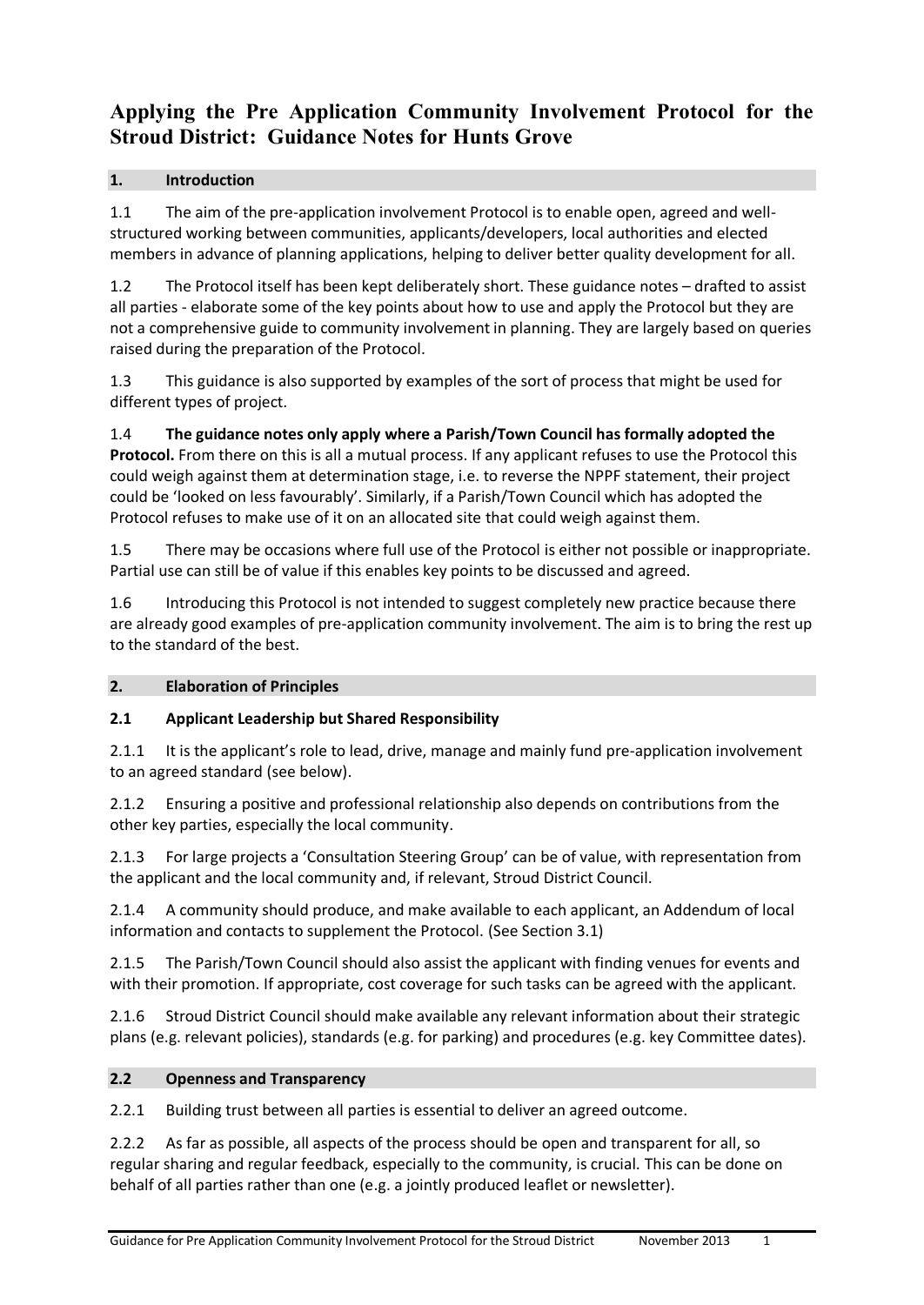2.2.3 Closed session meetings, e.g. between applicant and Parish/Town Council or between applicant and District/County Council, may be needed on occasion but should be carefully recorded and the minutes agreed between all parties before being openly available and included in the summary report (see below).

2.2.4 There can, however, be issues of genuine commercial confidentiality for an applicant, (e.g. on an option for a site or if bidding for one), perhaps also for the community and the authority (e.g. where they hold land or access to it). Though commercially confidential, key final outcomes should be shared openly.

### **2.3 Agreed Community**

2.3.1 The 'community' is not just those living next door to a site or with direct views of it (or any future development). It includes all those whose lives, work or responsibilities could be noticeably affected by it. Because there is no precise definition for this, it is best to take it broadly.

2.3.2 It can for example include:

- those potentially affected by traffic or noise or visual impact some way away from a site;
- people beyond a parish boundary if for example changes might be happening to a school, centre or open space that serves a wider area;
- some apparently external people even if not local, e.g. Natural England if there is a wildlife impact, or the Cotswold AONB.

2.3.3 It is important to secure an informal written agreement to any definition, while recognising that some aspects of it can, and perhaps should, change as a project evolves.

#### **2.4 Agreed Scope**

2.4.1 For some projects, not necessarily the larger ones, there can be many aspects up for discussion during the consultation. On other projects that list can be very short. See Section 6 for a possible long list.

2.4.2 Definitions of the scope for change need to be agreed in writing at the outset between applicant and community (and perhaps Stroud District Council). Aspects of the scope for community input can, perhaps should, change as a project evolves.

#### **2.5 Agreed and Delivered Process**

2.5.1 There needs to be mutual recognition that any agreed consultation process (see later for examples) can change as work proceeds. See examples of pre application engagement in practice.

2.5.2 With all of the above in mind, the key to success is to discuss, agree and record the process to be followed, be that long or short, small or complex according to the situation.

2.5.3 Any process should include opportunities for discussion and dialogue between parties. Although some element of 'presentation' is necessary at some stage, the aim is to avoid the late introduction of essentially fixed and detailed proposals; consulting early on principles and initial ideas is crucial.

2.5.4 Any application should be accompanied by a thorough report of consultation\*, again as appropriate to the nature of the proposed development. That report is the responsibility of the applicant but should ideally be agreed with the community and that agreement recorded. (\* Such reports may well become mandatory for some projects if or when secondary legislation to the Localism Act is passed.)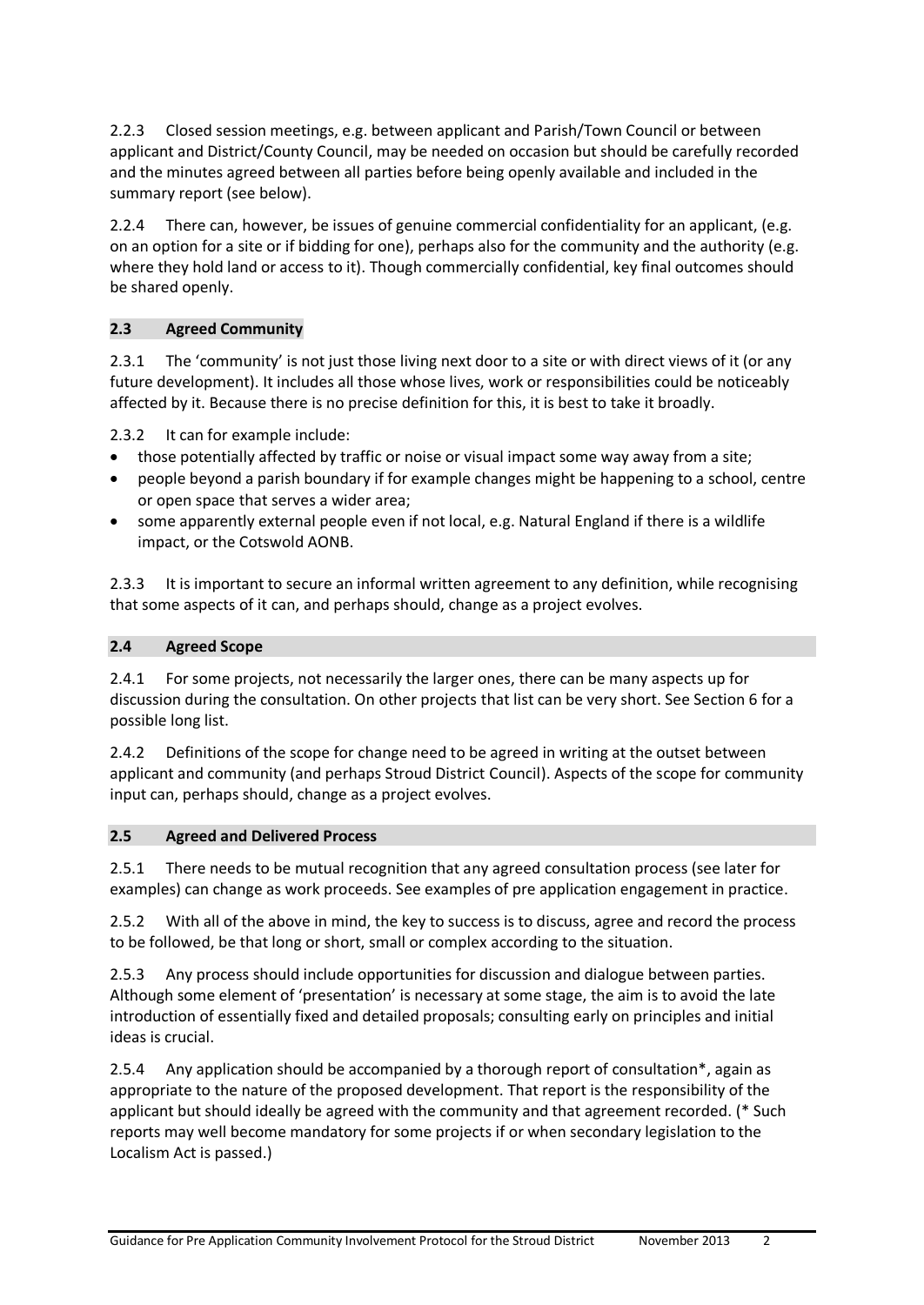2.5.5 If the community does not support the applicant's report, and cannot negotiate to secure agreement of it, the community can submit its own report based on its own thorough records.

2.5.6 All of this is without prejudice to the eventual judgement of a Parish/Town Council on the merits of any application or to the determination by Stroud District Council.

#### **3. An 'Addendum' of Local Information**

3.1 This additional local information is composed by the community to supplement the Protocol and need not be lengthy or onerous. It simply needs to be a note which helps any applicant by providing information such as:

- Contact details for the Parish/Town Council (either clerk or a nominated member).
- Any available 'community profile' information such as population, households, businesses, facilities, services and so forth.
- A list of local groups and organisations with contact details.
- Reference to any Parish Plan, Housing Needs Study, Design Statement etc. that the parish/town has completed plus a link to a copy on a website or provision of a copy.

3.2 A mock-up of an Addendum form is appended, although an Addendum can be as simple as a reference to a Design Statement.

#### **4. Roles for Key Parties**

#### **4.1 Applicant**

4.1.1 It is important to recognise that there are different types of applicant:

- They are not all large or national companies; they can be a local landowner well known to local people. They may be a resident who wants to build a single house or extend their home.
- Most applicants will use an agent, typically a surveyor, to undertake at least initial work. Some surveyors rather than architects may do the design work.
- An applicant can be from well outside the area and simply interested in purchasing some land to then sell it on with permission.
- For larger projects a developer may buy all of an area of land and then sell on parts to others.
- An applicant can also be a public agency, e.g. local authority, Education Department, NHS.
- **The Protocol applies equally to all.**

4.1.2 The key role and responsibilities of the applicant is to make contact with the planning authority and the parish/town council as early as possible while respecting any commercial constraints. This may involve working through an agent but communities particularly value meeting the actual applicant at some stage or stages.

4.1.3 Separate and private lobbying of elected members (e.g. District or Parish/Town Councillors) is to be avoided. If done, this needs to be recorded by both parties with agreed notes.

4.1.4 It is essential to see and read any initial material provided by the planning authority or the community, especially the community's Addendum.

4.1.5 Consultants/architects should not produce detailed drawings before open discussion of key design principles.

#### **4.2 Stroud District Council**

4.2.1 If approached by a potential applicant, the first task is to check that they have or shortly will contact the relevant Parish/Town Council(s).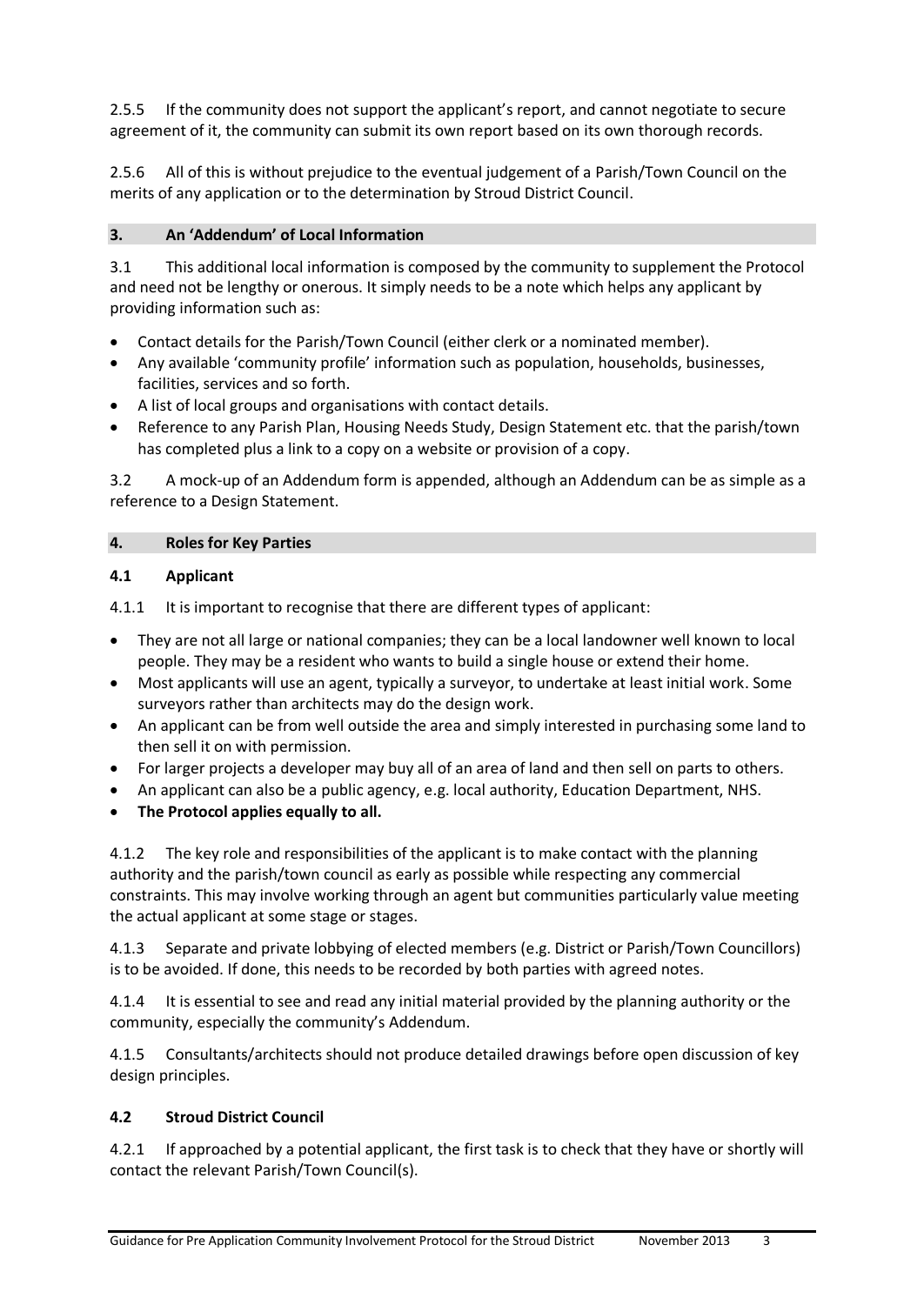4.2.2 If a Planning Performance Agreement is to be used, the community involvement procedures of the Protocol should be included within that and ideally that should be done jointly with the relevant Parish/Town Council(s).

4.2.3 If no PPA is to be used, any Parish/Town Council should be encouraged to produce an Addendum (see Section 3), and/or check any Addendum that exists.

4.2.4 The District Council should provide basic planning information, e.g. specifically relevant policies and supplementary information plus links to others (e.g. AONB). That should also include information from others, notably the County Highways Department, or links to them.

4.2.5 After an initial applicant contact it is important to make relevant District Councillors aware, brief them on the proposed procedure and clarify their role within that. Members should be encouraged to play an active role in pre-application work.

### **4.3 Parish/Town Council**

4.3.1 In general it is important to ensure that local people are made aware of the existence and purpose of the Protocol.

4.3.2 If approached by a potential applicant, a first step is to check that they are aware of the Protocol and have contacted, or shortly will contact, Stroud District Council.

4.3.3 At the outset any applicant should be provided with a copy of the parish/town's Addendum, or one should be produced and sent to Stroud District Council.

4.3.4 Early on, consider how best to ensure that all in the agreed 'community' know about the potential proposals and that the agreed process provides all with a timely opportunity to contribute.

4.3.5 It is best for a Parish/Town Council to avoid any active role in local campaigns for or against a particular development or aspects of it. Any Councillors who consider that they must attach themselves to any campaign should make that clear and play no part in managing the Protocol processes.

#### **4.4 The Media**

4.4.1 This has been added because inappropriate media involvement can damage even a fully agreed involvement process. It can be particularly valuable if some or all communications with the press are prepared jointly between Parish/Town Council and applicant (perhaps also Stroud District Council), making the point that an agreed process is underway. In addition, being proactive and reporting progress regularly generally results in better coverage than allowing the media to discover information for themselves. Experience shows that, once several successful examples have been done, press interest can be positive.

4.4.2 The Hunts Grove Parish Council reserve the right to talk to the media when they believe it is in the best interest of the parish.

#### **5. Unallocated Sites and Very Small Projects**

5.1 There are two basic forms of 'unallocated' site. Some small and very small sites will never have been identified and proposed through the Local Plan and are most usually termed '**windfall**'. (NB. Windfall sites are not included in any specific calculations about housing or employment land needs for specific villages/towns; they are additional.) The others are usually larger and purely **speculative**, targeting areas of land either looked at previously and dismissed or completely new sites.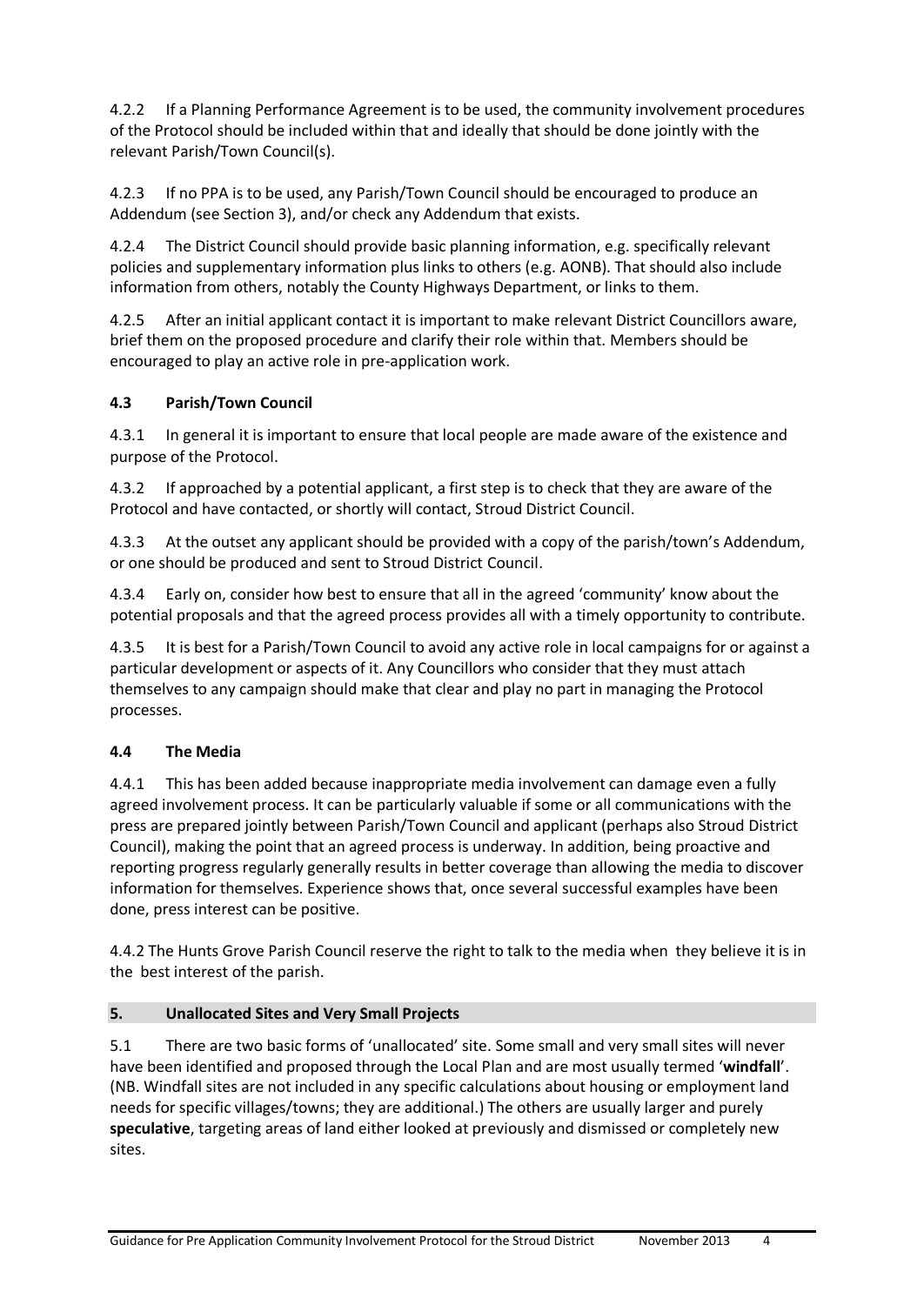5.2 As a matter of principle for all such sites, it will stand a community in good stead to at least offer, at the outset, to use the Protocol and develop some community involvement. If the potential application proves to be fundamentally unacceptable (check with the planning authority) or the applicant is clearly uncooperative, a judgement can then be made about how to work with the applicant or whether to do so at all.

5.3 It is of course likely that, for many windfall projects, the first anybody hears is when an application is made. Assembling wider community feedback rather than just stating an objection from the Parish/Town Council should now carry greater weight with the Protocol in place given its reference to the NPPF encouragement of involvement. Over time local applicants should grow to realise the impact of the Protocol and the implications of not undertaking consultation, in which case normal Protocol procedures would apply.

5.4 For larger, speculative projects it is very likely that the applicant would not enter into any consultation process precisely because the site is outside the plan. In general, it is not anticipated that the same extent of involvement would take place for such sites, although applicants are still encouraged to contact the Parish/Town council for their views and their possible involvement. The Council, on behalf of their community, then has to make a judgement about providing support as outlined earlier, e.g. on venues for events etc. Planned involvement of the wider community may then take place (which is valuable to generate robust evidence about local views) but (a) it would be led entirely by the applicant and (b) the Parish/Town Council would almost certainly submit its own report on that and any of their own involvement work (e.g. a public meeting) when the application is made.

5.5 For unallocated sites as above, any decision by a Parish/Town Council to not engage with an applicant cannot be used against that Council by the applicant.

5.6 Perhaps the largest percentage of applications considered by Parish/ Town councils includes apparently minor issues such as small extensions (some of which do not anyway require permission), garages, changes to trees etc. and other proposals. Formally invoking the Protocol may be disproportionate for such proposals although several small changes can have an effect on local environments. It is at the discretion of local councils whether they wish to require the use of the Protocol on such projects or perhaps simply use its existence to encourage applicants to make contact and share emerging proposals with themselves and immediate neighbours. The examples show how the Protocol might be applied sensibly to very small projects.

#### **6. What is Open to Change?**

6.1 There is not endless scope for a community to influence an application, even if involvement starts very early; this is all a matter for discussion and negotiation. Things to bear in mind are:

- If a site is allocated in the Local Plan, that plan may well dictate basic uses, numbers, sizes, even general locations and access points. These factors are not absolutely fixed but good evidence would be needed to change them (not least because a developer will have based any financial calculations on those factors).
- Stroud District Council also has other policies that need to be noted, although again there is scope to vary if good local information is produced. As above, these will be made available to the applicant and Parish/Town Council if needed.
- If a site is unallocated, any list of uses, numbers etc. that a developer proposes is their ideas only; it has no planning status other than where it potentially meets policy.
- A community can have more influence if that community produces (and Stroud District Council supports) a Design Statement or Character Assessment (which can guide an applicant's design), Parish/Town Plan (which can affect project content), perhaps even a Traffic Study (which can guide on- or off-site road/path improvements) or a Facilities Audit (which can affect facility provision).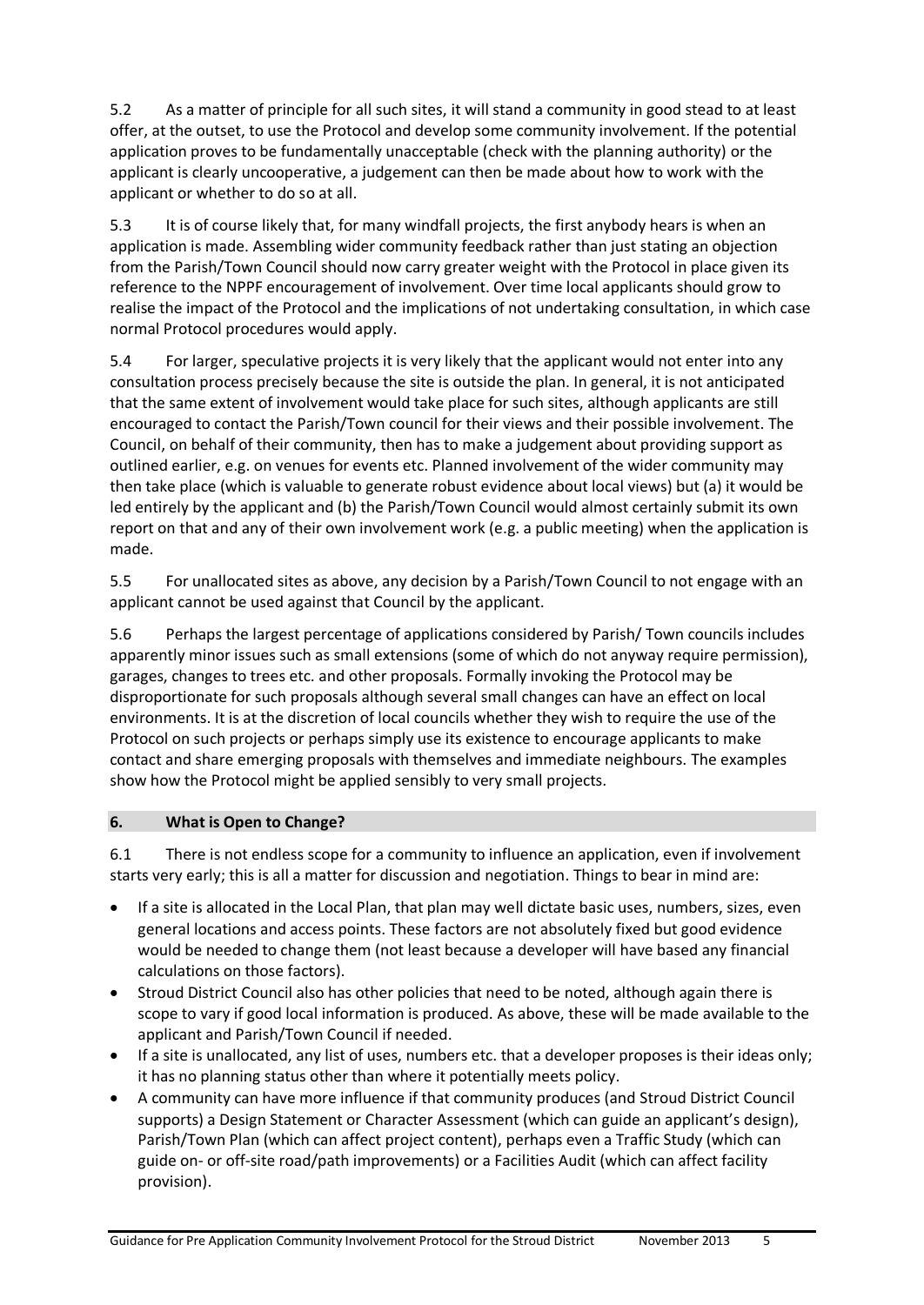- Having a strong Parish Plan or audits in place (e.g. facilities audit/traffic survey) can be especially valuable if there is to be any Community Infrastructure Levy money coming from a development as this can help to ensure that any money is used well.
- For any Parish/Town Council starting a Neighbourhood Development Plan (NDP), this can offer further and increased opportunities to influence site uses, densities, design and so forth. Although a NDP must be in 'general conformity' with the Local Plan strategic policies and related local and national standards, and be based on a robust evidence base, it can also have additional influence over choice of sites.
- Neighbourhood Development Plans would need to contain a specific statement or policy adopting this District-wide Protocol if they wish to use it.

6.2 Some of the aspects that are most likely to be open for discussion at pre-application stage are as follows, in no particular order and not applicable on every occasion:

- Landscaping
- Overall character
- Building design
- Design of aspects such as paths, landscape, signs, street lamps
- Choice of materials
- Housing densities
- Parking standards
- Vehicular traffic impacts off-site, including safety
- Vehicular traffic impacts on-site, including safety
- Public transport links
- Footpath and cycle routes around, on and across a site
- Provision of amenities such as open space, play areas, meeting rooms etc.
- Lighting
- Wildlife and ecological impacts
- Noise and nuisance
- Sensitivity to historic buildings and conservation
- Known archaeological features
- Signage
- Views in and out
- Overshadowing and loss of light

6.3 Construction period impacts (e.g. site traffic through the neighbourhood and site working times) are not a factor for pre-application agreement in themselves but can be raised during preapplication discussions. It is possible to begin to plan ahead and ensure best practice, for example by preparing for a local monitoring group or contact person if site management problems arise at



construction stage.

*The Pre-Application Community Involvement Protocol for the Stroud District and related documents have been produced as a partnership initiative supported under the RDPE funded GRCC* 



*Accelerator Project. [www.grcc.org.uk](http://www.grcc.org.uk/) With thanks to the following for their contribution towards its development: The working group and wider reference group of Stroud District Parish/Town and* DISTRICT *District District Councils, GAPTC, Stroud District Council, Gloucestershire County Council,* 

COUNCIL *Gloucestershire Constabulary, Gloucestershire Local Enterprise Partnership, The Localism Network.*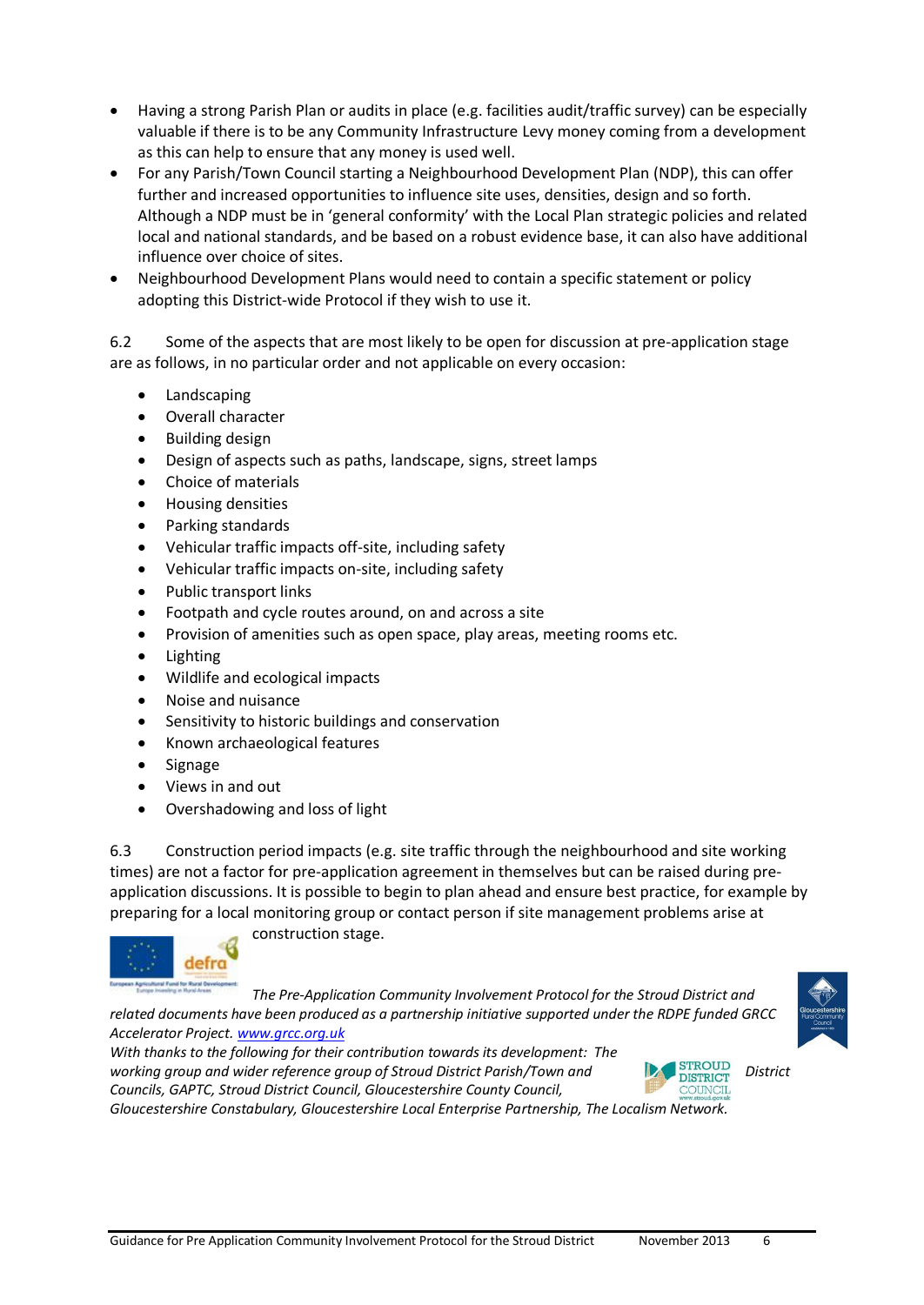

## **Pre Application Community Involvement Protocol for Stroud District Parishes Addendum for Hunts Grove Parish Council Adopted by Hunts Grove Parish Council on 14th March 2022**

### **Contact Details**

**Clerk:** Mrs J Shirley **Tele** : 01452 345138 Gloucestershire GL3 9HA

**Address:** PO Box 2287 **Email:** clerk@huntsgrove-pc.gov.uk Gloucester **Website:** www.huntsgrove-pc.gov.uk

# **Basic Profile**

The parish of Hunts Grove is located in Stroud District Gloucestershire. Gloucester is the nearest town is 1.4 miles away. The parish borders Haresfield and Hardwicke villages.

| <b>Stroud District Council Ward:</b>                     | Hardwicke                          |
|----------------------------------------------------------|------------------------------------|
| Gloucestershire County Council Ward: Hardwicke & Severn. |                                    |
| <b>Parliamentary Constituency:</b>                       | Stroud                             |
| <b>Population:</b>                                       | 1525 electors                      |
| Households:                                              | circa 1000 as at $14th$ March 2022 |

| <b>Local Facilities</b><br>For example, school, hall, church, recreation ground, playing fields, shops, pubs. |                                                                                                |  |
|---------------------------------------------------------------------------------------------------------------|------------------------------------------------------------------------------------------------|--|
| Schools:                                                                                                      | Hunts Grove Primary Academy                                                                    |  |
| <b>Churches:</b>                                                                                              | None in the parish, nearest are St Peters at Haresfield and St<br>Nicholas Church at Hardwicke |  |
| <b>Community Facilities: None currently</b>                                                                   |                                                                                                |  |
| Shop/Pub/Leisure:                                                                                             | None currently                                                                                 |  |